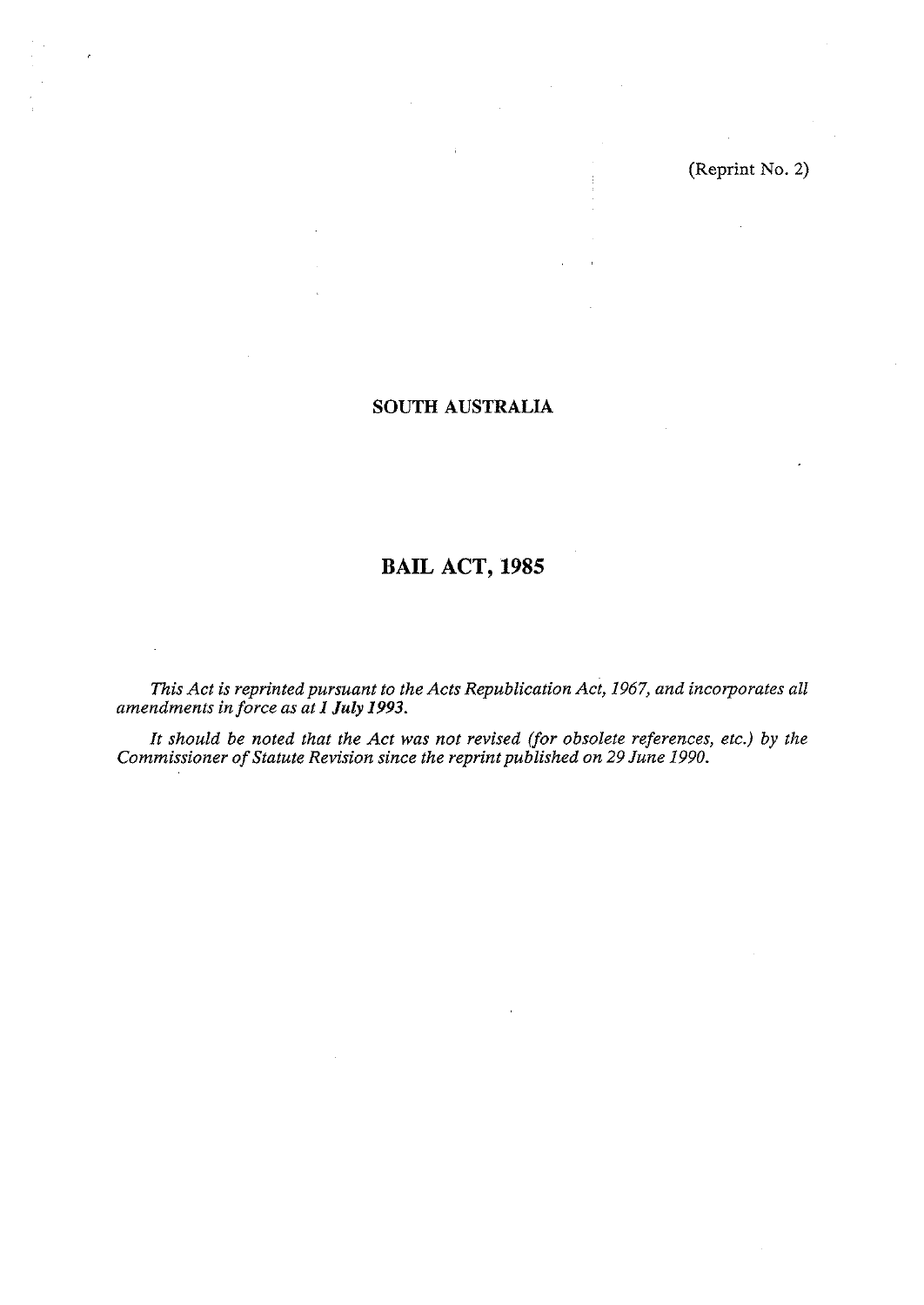# ii **Bail Act. 1985**

# **SUMMARY OF PROVISIONS**

# PART I

#### PRELIMINARY

#### Section

- 1. Short title<br>3. Interpretat
- 
- 3. Interpretation<br>4. Eligibility for bail<br>5. Bail authorities
- 

# PART I1

#### BAIL AGREEMENTS AND GUARANTEES

6. Nature of bail agreement 7. Guarantee of bat1

#### PART III

#### APPLICATIONS FOR RELEASE ON BAIL

#### DIVISION I-APPLICATIONS GENERALLY

- 
- 8. Form of application 9. Power of bail authority to make inquiries and to hear evidence 10. Discretion exercisable bv bail authoritv
- 
- 11. Conditions of bail<br>12. Refusal of applicat Refusal of application

#### DIVISION II-PROCEDURE ON ARREST

13. Procedure on arrest

# PART IV

#### REVIEW OF DECISIONS OF BAIL AUTHORITIES

- 14. Review of decisions of bail authorities<br>15. Telephone review<br>15a. Review of magistrate's decision by Sup
- **15.** Telephone review
- 15a. Review of magistrate's decision by Supreme Court 16. Stay of release on application for review
- 

#### PART V

#### ENFORCEMENT AND TERMINATION OF BAIL

- **17.** Non-compliance with hail agreement constitutes offence
- 17a. Guarantor must inform a member of the police force if the person fails to comply with the bail agreement 17a. Guarantor must inform a member of the police force if the person 18. Arrest of eligible person on non-compliance with bail agreement 20. Termination of bail agreement
- 
- 
- Termination of bail agreement

#### PART VI

#### MISCELLANEOUS

- 21. Evidence<br>
21a. Applications<br>
22. False inform<br>
23. Period of rel<br>
25. Non-applica<br>
26. Regulations
- 21. Evidence 21a. Applications on behalf of the Crown 22. False information on bail applications
- 
- 23. Period of release on bail not to count as part of sentence 24. This Act not to affect provisions of Justices Act relating to domestic violence 25. Non-application of 48 Geo. Ill c. 58 in this State
- 
-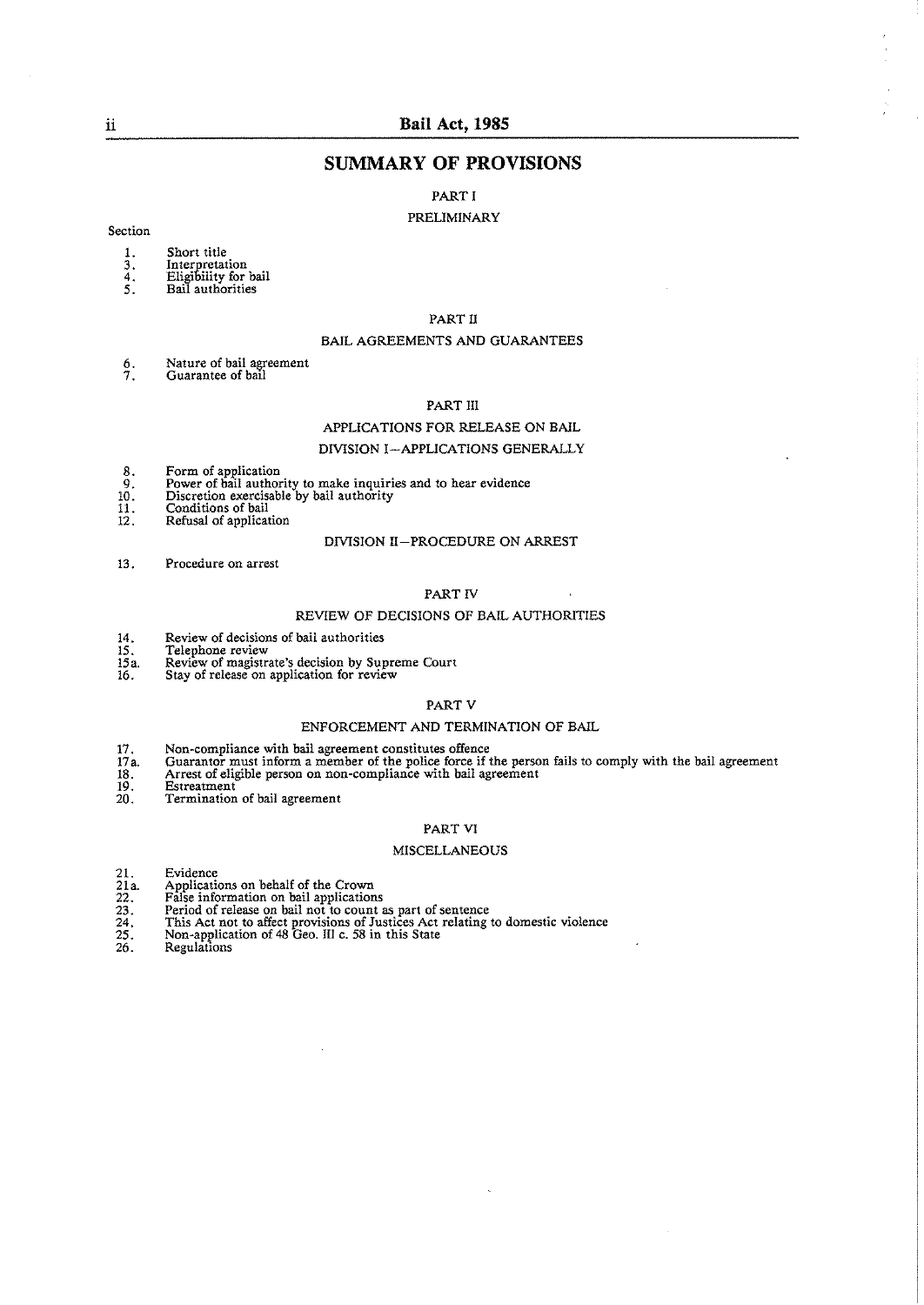# **BAIL ACT, 1985**

#### being

#### Bail Act, **1985.** No. **5** of **1985** [Assented to **7** March **19851'**

as amended by

Statutes Amendment (Children's Bail) Act, **1986,** No. **33** of **1986** [Assented to **10** April **'19861'**  Bail Act Amendment Act, **1987,** No. **32** of **1987** [Assented to **23** April **198713**  Statute **Law** Revision Act, **1990,** No. **23** of **1990** [Assented to **26** April **19901'**  Director of Public Prosecutions Act 1991 No. 49 of 1991 [Assented to 21 November 1991]<sup>5</sup> Statutes Repeal and Amendment (Courts) Act **1991** No. **69** of **1991** [Assented to **12** December **19911"**  Statutes Amendment (Courts) Act **1993** No. **62** of **1993** [Assented to **27** May **199317** 

#### **An Act to regulate the granting of bail.**

The Parliament of South Australia enacts as follows:

## PART I

#### PRELIMINARY

# **Short title**

1. This Act may be cited as the **Bail** *Act,* 1985.

\* \* \* \* \* \* \* \* \* \*

# **Interpretation**

**3.** (1) In this Act, unless the contrary intention appears—

- "bail authority" means a court or person constituted as a bail authority by or under section *5:*
- "child" means a person who was, on the day on which an offence was allegedly committed by that person, under the age of 18 years:
- "eligible person" means a person who is eligible to apply for release on bail under section 4:

**Note: 1. Asterisks indicate repeal or deletion** of **text** 

<sup>&#</sup>x27;Came intooperation **7** July **1985: Gaz. 9** May **1985,** p. **1399.** 

<sup>&#</sup>x27;came into operation **30** March **1987: Gaz. 26** February **1987.** p. **440.** 

<sup>3</sup>Came into operation **4** October **1987: Gaz. 30** July **1987,** p. **273.** 

<sup>4</sup>Came into operation (except Scheds. **4-7) 29** June **1990: Gaz. 14** June **1990,** p. **1606.** 

<sup>&#</sup>x27;came into operation **6** July **19% Gaz. 25** June **1992,** p. **1869** 

kame into operation **6** July **1992: Gaz. 2** July **1992,** p. **209.** 

<sup>7~</sup>ame into operation **1** July **1993: Gaz. 24** June **1993,** p. **2047.** 

**<sup>2.</sup> For the legislative history of the Act see Appendix 1. Entries appearing in the Appendix in bold type indicate the amendments incorporated since the last reprint.**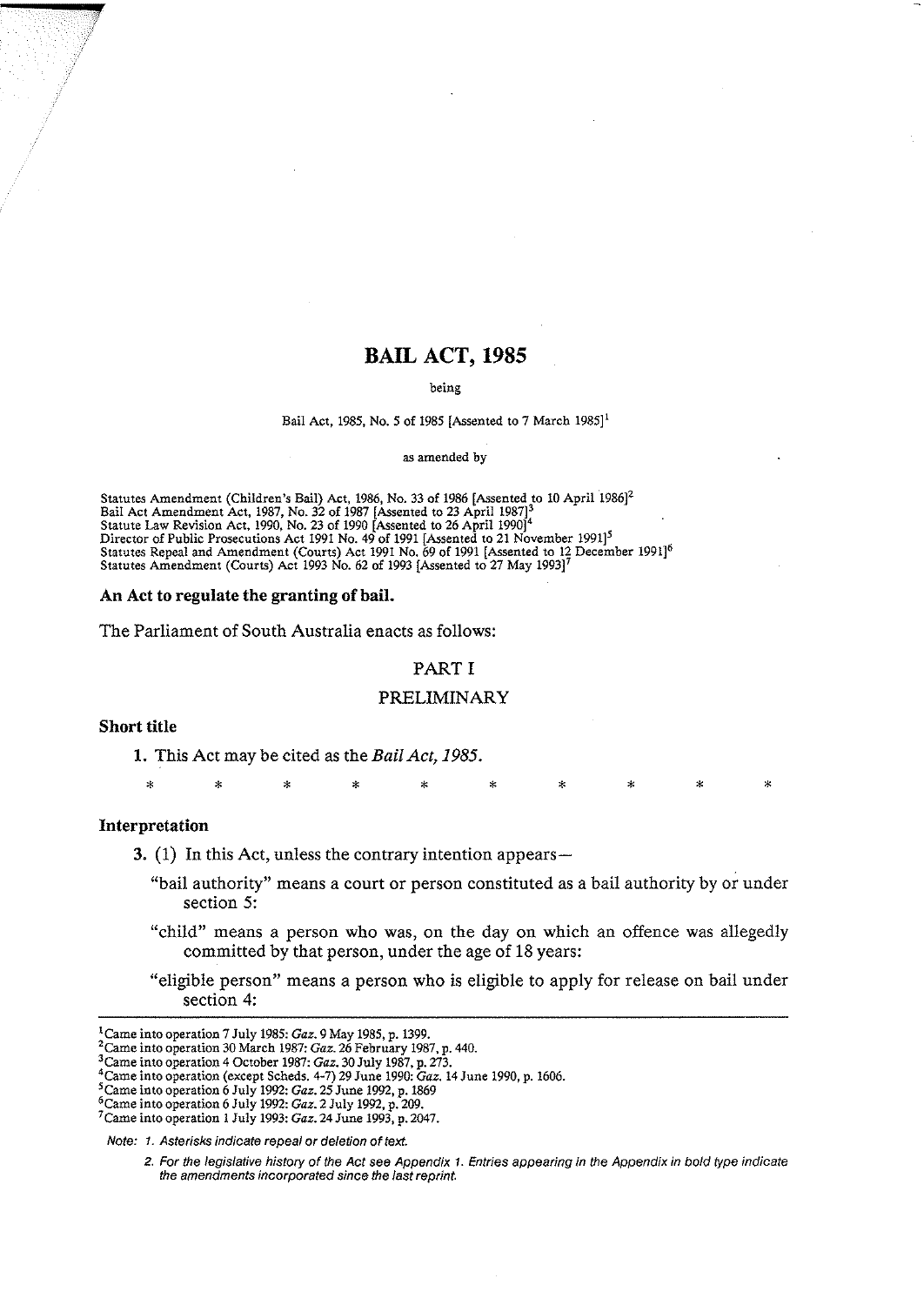- "financial condition", in relation to bail, means a condition requiring an applicant for bail to provide security or obtain guarantees, or requiring a guarantor to provide security; and "non-financial condition" has a correlative meaning:
- "guarantee" means an agreement under section **7:**
- "guarantor" means a person who enters into a guarantee:
- "guardian", in relation to a child, means a parent of the child and any person who is the legal guardian of the child or who has the immediate custody and control of the child:
- "telephone" includes any telecommunication device for the transmission of speech:
- "victim", in relation to an offence, means a person who allegedly suffers injury in consequence of the commission of the offence:
- "working day" means any day except a Sunday or other public holiday.

(2) For the purposes of this Act, a person will be taken to have been convicted of an offence if a formal finding of guilt has been made against that person by a court whether or not the court proceeds to record a conviction.

*Note: For definition of divisional penalties see Appendix 2.* 

### **Eligibility for bail**

- 4. **(1)** The following persons are eligible for release on bail under this Act:
	- $(a)$  a person who has been taken into custody-
		- (i) on a charge of an offence; or
		- (ii) in the case of a child-on suspicion of having committed an offence;
	- (b) a person who has been convicted of an offence but has not been sentenced for that offence;
	- *(c)* a person who has been convicted of, and sentenced for, an offence but has not exhausted all rights of appeal against the conviction or sentence, or to have it reviewed;
	- (d) a person who is appearing before a court for allegedly failing to observe a condition of a recognizance;
	- *(e)* a person who appears before a court in answer to a summons (including a person who so appears as a witness);
	- (f) a person who has been arrested on a warrant and is appearing or is to appear before a court as a witness.

(2) Where a person who has been arrested is being detained pursuant to the *Summary Offences Act, 1953,* for a purpose related to the investigation of an offence, the person is not eligible for release on bail until the end of that detention.

# **Bail authorities**

- 5. (1) The following are constituted as bail authorities for the purposes of this Act:
	- *(a)* the Supreme Court;
	- *(b)* a court before which the eligible person has been charged with the offence in respect of which the eligible person has been taken into custody;
	- (c) a court before which the eligible person has appeared for trial or sentencing;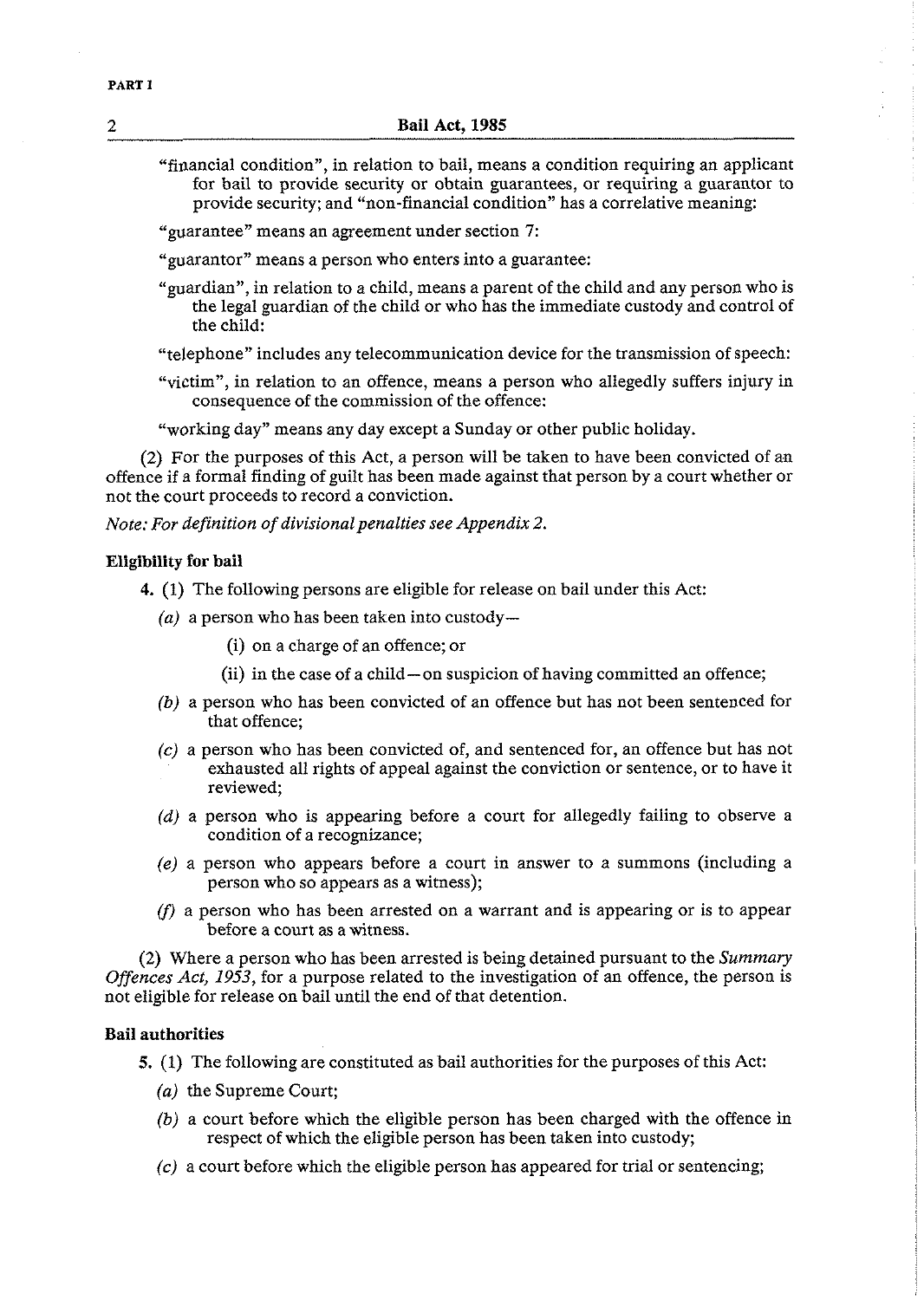- (d) where the eligible person $-$ 
	- (i) is charged with a summary offence only;
	- or
	- (ii) is charged with an indictable offence but has not appeared before a court for trial or sentencing,
	- -any justice;
- *(e)* where the eligible person has not appeared before a justice charged with the offence in respect of which the eligible person has been taken into custody-any member of the police force who is of or above the rank of sergeant or who is in charge of a police station;
- *(ea)* where the eligible person is appearing before a court in answer to a summons or for allegedly failing to observe a condition of a recognizance-that court;
- $(eb)$  where the eligible person is appearing, or is to appear, as a witness before a court-that court;
- (f) a person authorized or required to release the eligible person on bail under subsection (2).

(2) Where a warrant for the arrest of any person is issued, the court or justice issuing the warrant may, by endorsement on the warrant, authorize or require a specified person, or a person of a specified class, to release the arrested person on bail.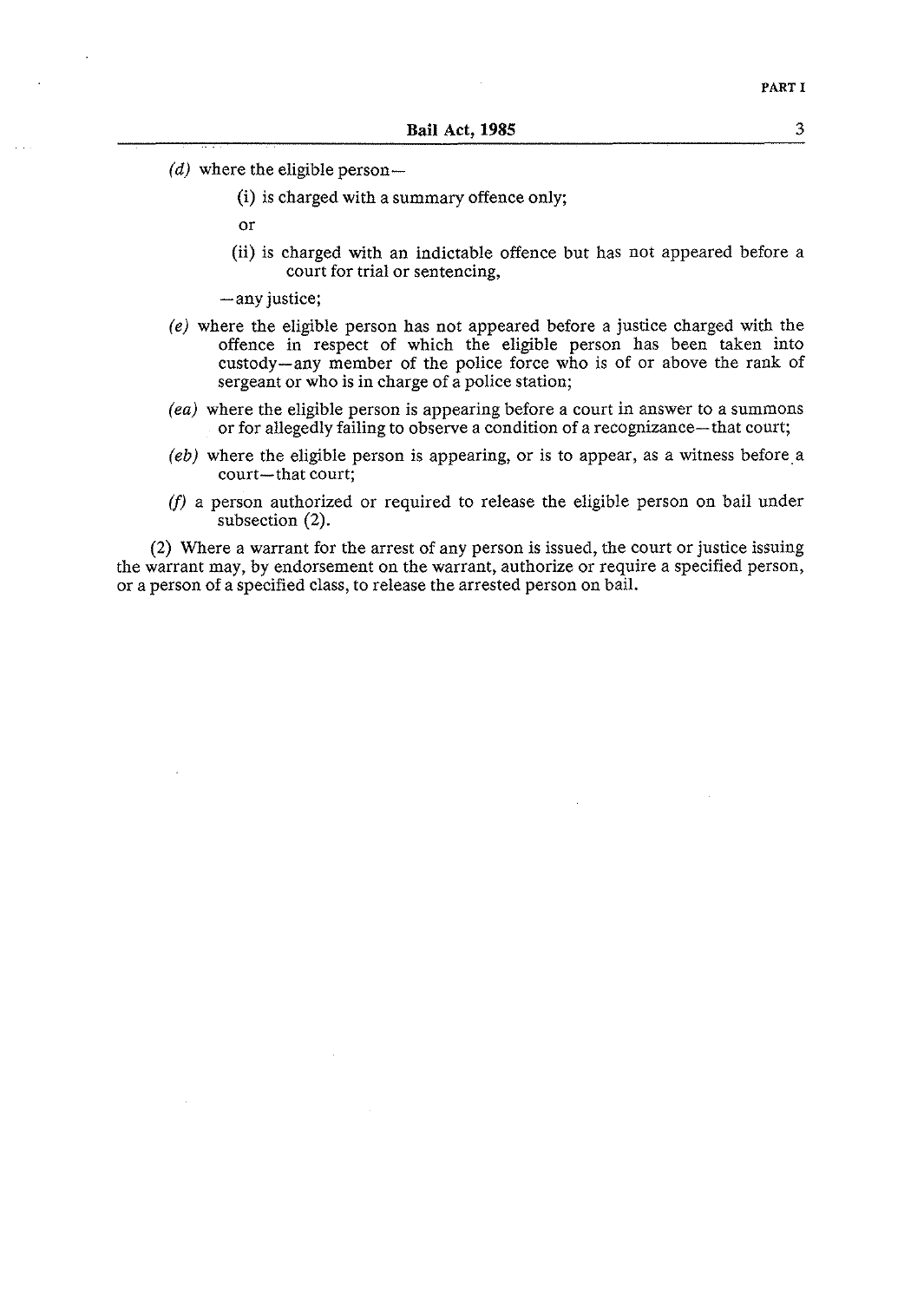# PART **I1**

# BAIL AGREEMENTS AND GUARANTEES

# **Nature of bail agreement**

6. (1) A bail agreement with a person who has been charged with, or convicted of, an offence is an agreement under which that person makes an undertaking to the Crown-

- *(a)* to be present throughout all proceedings (not being of an interlocutory  $nature$ )
	- (i) where the person has not been convicted of the offence-relating to any preliminary examination of the charge and to the hearing and determination of the charge;
	- (ii) where the person is convicted of the offence-relating to sentencing and to any appeal from, or review of, the conviction or any sentence;
- *(b)* to comply with any conditions as to the person's conduct while on bail stipulated in the agreement;

and

- *(c)* if the agreement so provides-to forfeit to the Crown a sum stipulated in the agreement if the person fails, without proper excuse, to comply with a term or condition of the agreement.
- (1a) For the purposes of subsection  $(1)$ -
	- *(a)* a child who has been arrested on suspicion of having committed an offence will, for so long as no charge is actually laid against the child, be taken to have been charged with that suspected offence;

and

*(b)* if the child is not charged with that suspected offence but with some other offence arising out of the same circumstances as that suspected offence-a bail agreement entered into by the child relates to that other offence.

(lb) A bail agreement with a person who is appearing or is to appear before a court as a witness in proceedings (other than proceedings relating to an offence for which that person has been charged or convicted) is an agreement under which that person makes an undertaking to the court-

- *(a)* to be present at the proceedings in accordance with the terms of the agreement; and
- *(b)* to comply with any conditions as to the person's conduct while on bail stipulated in the agreement; and
- *(c)* if the agreement so provides-to forfeit to the Crown a sum stipulated in the agreement if the person fails, without proper excuse, to comply with a term or condition of the agreement.
- (2) A bail agreement must be in the prescribed form.

**(3)** Where a bail authority decides to release a person on bail, the bail agreement may be entered into before the bail authority or, unless the bail authority otherwise directs, before-

*(a)* a justice;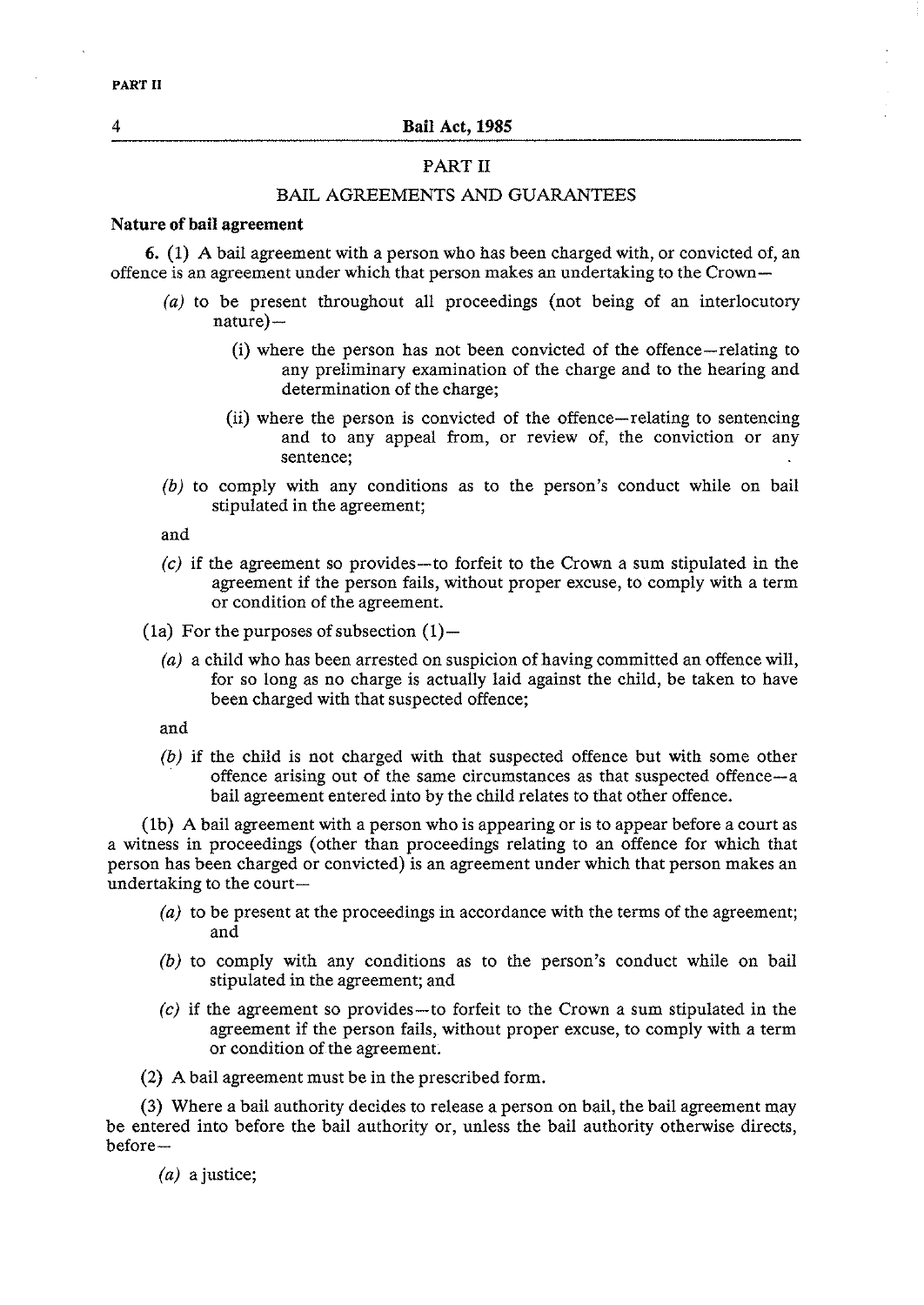- *(b)* a member of the police force of or above the rank of sergeant or in charge of a police station;
- *(c)* if the person is in prison-the person who is in charge of the prison;

or

*(d)* any other person specified by the bail authority or any other person of a class specified by the bail authority.

(4) Notwithstanding the provisions of any other Act, a bail authority may for any sufficient reason, on the application of a person on bail or the Crown, or of its own motion, vary the conditions of a bail agreement or revoke a bail agreement.

(5) Where a bail authority revokes a bail agreement, the bail authority (not being a member of the police force) may, if it is necessary to do so, issue a warrant for the arrest of the person who was released under the agreement.

# **Guarantee of bail**

7. **(1)** A guarantee of bail is an agreement with the Crown under which a person-

- (a) guarantees that a person released under a bail agreement will comply with-
	- (i) all the terms and conditions of the agreement;
	- or
	- (ii) such of the terms and conditions of the .agreement as are specified in the guarantee;

and

- *(b)* undertakes that, if that person fails to comply with a term or condition of the bail agreement to which the guarantee relates, he or she (the guarantor) will forfeit to the Crown the sum (if any) specified in the guarantee.
- (2) A guarantee of bail must be in the prescribed form.

**(3)** A guarantee of bail may be entered into before the bail authority granting bail or, unless the bail authority otherwise directs, before-

- (a) a justice;
- (b) a member of the police force of or above the rank of sergeant or in charge of a police station;
- *(c)* if the person who is to be released on bail is in prison-the person who is in charge of the prison;

or

*(d)* any other person specified by the bail authority or any other person of a class specified by the bail authority.

(4) A bail authority may for any sufficient reason, on the application of a guarantor, vary the terms of the guarantee or revoke the guarantee.

(5) Where a bail authority varies or revokes a guarantee, the bail authority may make such consequential variation of the terms of the bail agreement, or revoke the bail agreement, as appears appropriate in the circumstances.

(6) A guarantor of bail must be of or above the age of 18 years.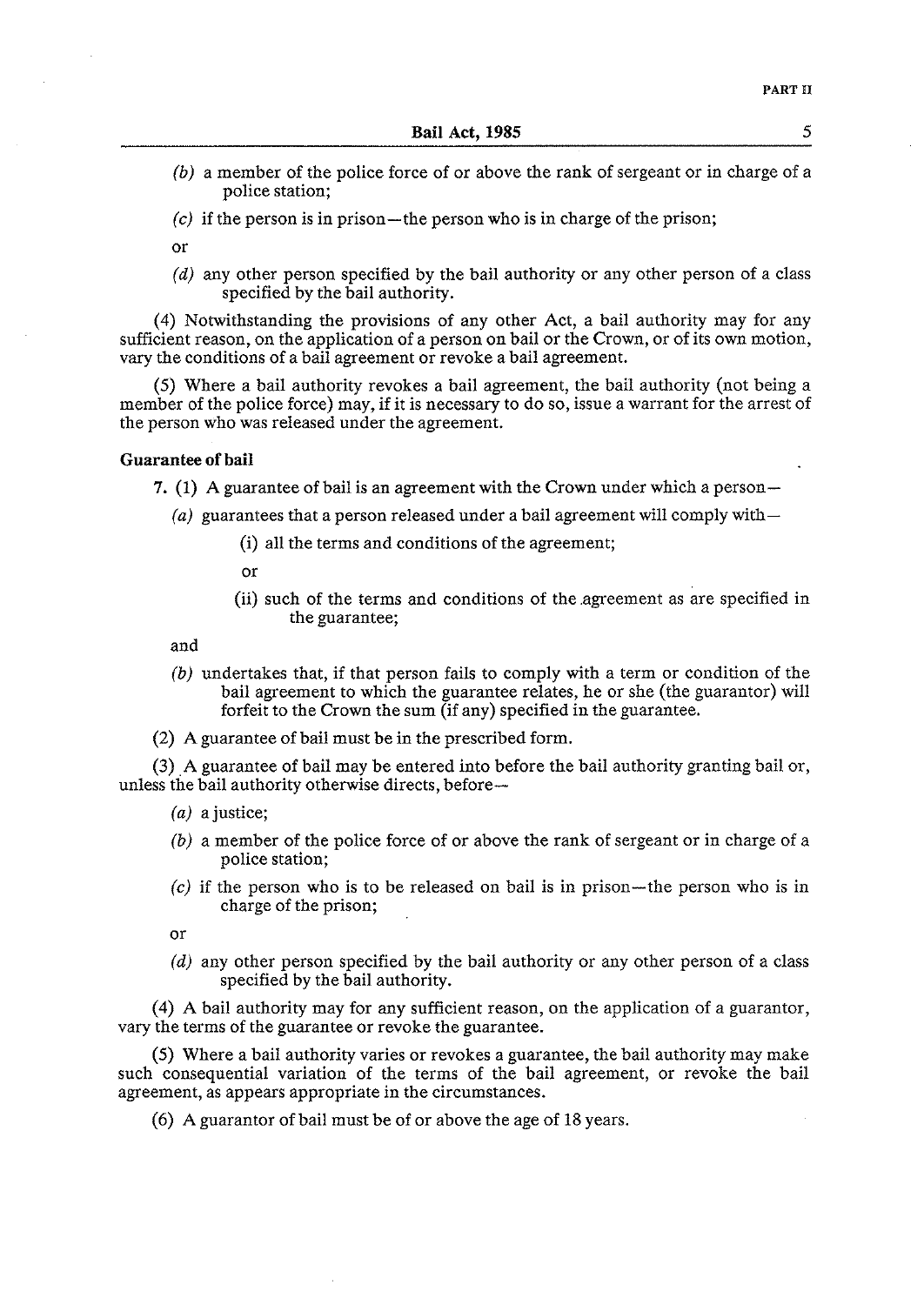# PART III

# APPLICATIONS FOR RELEASE ON BAIL

# DIVISION I-APPLICATIONS GENERALLY

# **Form of application**

**8.** (1) Subject to subsection (1a), an application of a person for release on bail-

- *(a)* must be in the prescribed form;
- *(b)* must contain the prescribed information;

and

(c) must be made in accordance with any procedure prescribed by the regulations.

(la) An application for release on bail need not be made in accordance with subsection  $(1)$ -

*(a)* if the bail authority is satisfied that a less formal application should be permitted in view of the applicant's illiteracy, imperfect command of the English language, intellectual limitations or for any other proper reason;

or

*(b)* if the bail authority has access to an application previously made by the applicant and considers that a further written application is unnecessary.

(2) A person who has the custody of an eligible person must, at the request of that person-

*(a)* afford such assistance as that person reasonably requires to complete a written application for release on bail;

and

*(b)* if the custodian is not a bail authority-transmit the application as soon as practicable to a bail authority.

(2a) Where the eligible person is a child, a request may be made on behalf of the child under subsection (2) by a guardian of the child.

**(3)** Where a written application for release on bail comes before a bail authority for determination, the bail authority may proceed to consider and determine the application notwithstanding that the application was made in the first instance to some other bail authority.

#### **Power of bail authority to make inquiries and to hear evidence**

9. (1) Subject to this section, a bail authority to which an application for release on bail is made-

*(a)* may make inquiries, or direct that inquiries be made, of the applicant and other persons who may be able to furnish information relevant to the determination of the application;

and

*(b)* if the authority (not being a member of the police force) thinks fit-may take evidence on oath from the applicant or any other person who may be able to furnish information relevant to the determination of the application.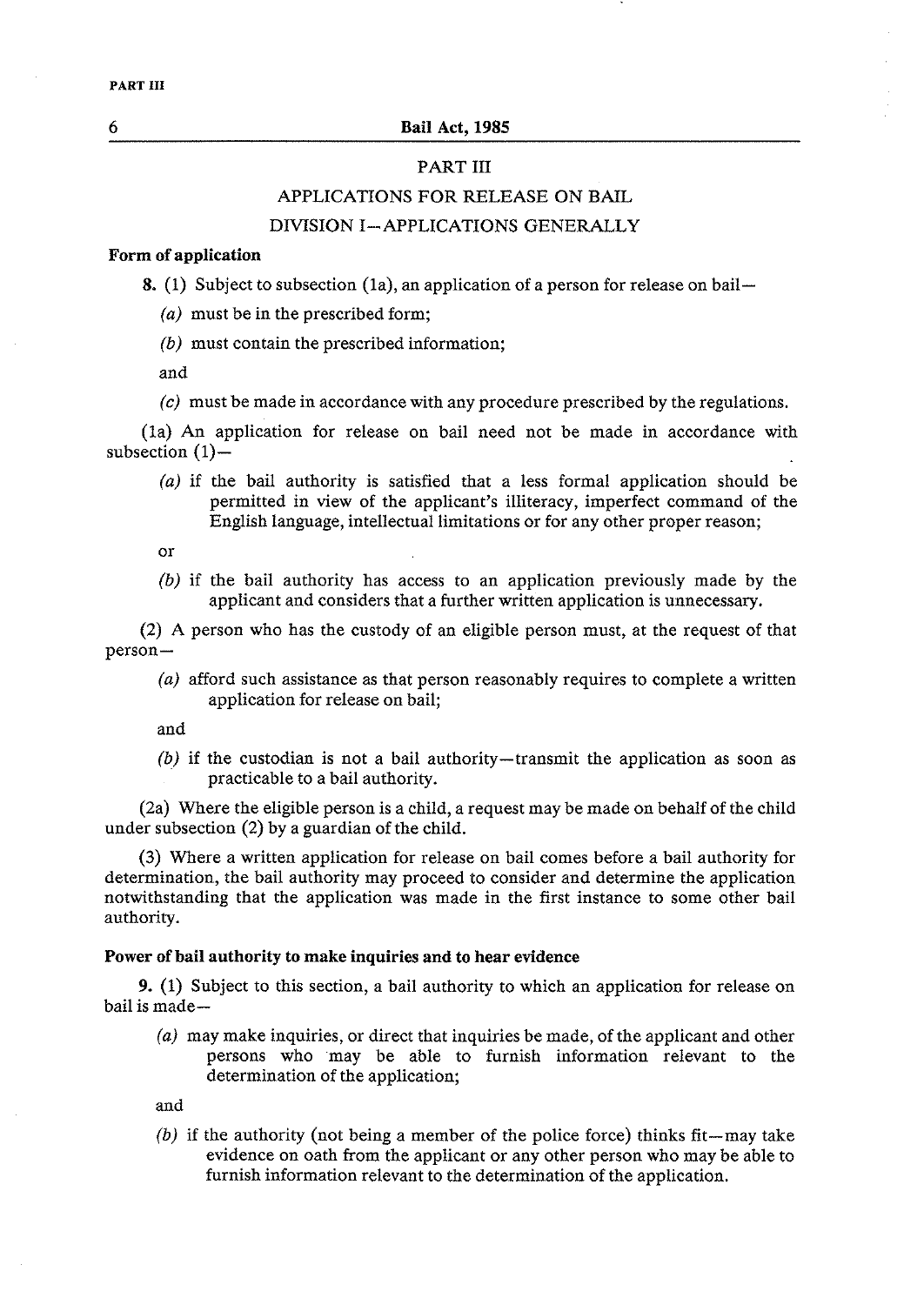(2) Where a bail authority takes evidence, or proposes to take evidence, on oath under subsection  $(1)(b)$ , it must at the request of the applicant or the Crown permit such examination, cross-examination or re-examination of the witness as may be appropriate in the circumstances.

# Discretion exercisable by bail authority

**10.** (1) Where an application for bail is made to a bail authority by an eligible person who has been charged with, but not convicted of, an offence in respect of which he or she has been taken into custody, the bail authority should, subject to this Act, release the applicant on bail unless, having regard to $-$ 

- (a) the gravity of the offence in respect of which the applicant has been taken into custody;
- (b) the likelihood (if any) that the applicant would, if released-
	- (i) abscond;
	- (ii) offend again;
	- (iii) interfere with evidence, intimidate or suborn witnesses, or hinder police inquiries;
- (c) where there is a victim of the offence-any need that the victim may have, or perceive, for physical protection from the applicant;
- (d) any need that the applicant may have for physical protection;
- *(e)* any medical or other care that the applicant may require;
- (f) any previous occasions on which the applicant may have contravened or failed to comply with a term or condition of a bail agreement;
- $(g)$  any other relevant matter,

the bail authority considers that the applicant should not be released on bail.

(2) Where the applicant has been convicted of the offence in respect of which he or she has been taken into custody, the bail authority has, subject to this Act, an unfettered discretion as to whether the applicant should be released on bail.

**(3)** Where the applicant is a person who is appearing or is to appear before a court as a witness in proceedings (other than proceedings relating to an offence for which that person has been charged or convicted), the bail authority should, subject to this Act, release the applicant on bail unless there is a likelihood that the applicant would, if released, abscond.

# Conditions of bail

**11.** (1) Subject to this section, a bail authority may impose one or more of the conditions referred to in subsection (2).

- (2) The conditions that may be imposed in relation to the grant of bail are as follows:
	- (a) that the applicant agree-
		- (i) to reside at a specified address;
		- (ia) to reside at a specified address and to remain at that place of residence while on bail, not leaving it except for one of the following purposes:
			- **(A)** remunerated employment;
			- (B) necessary medical or dental treatment for the applicant;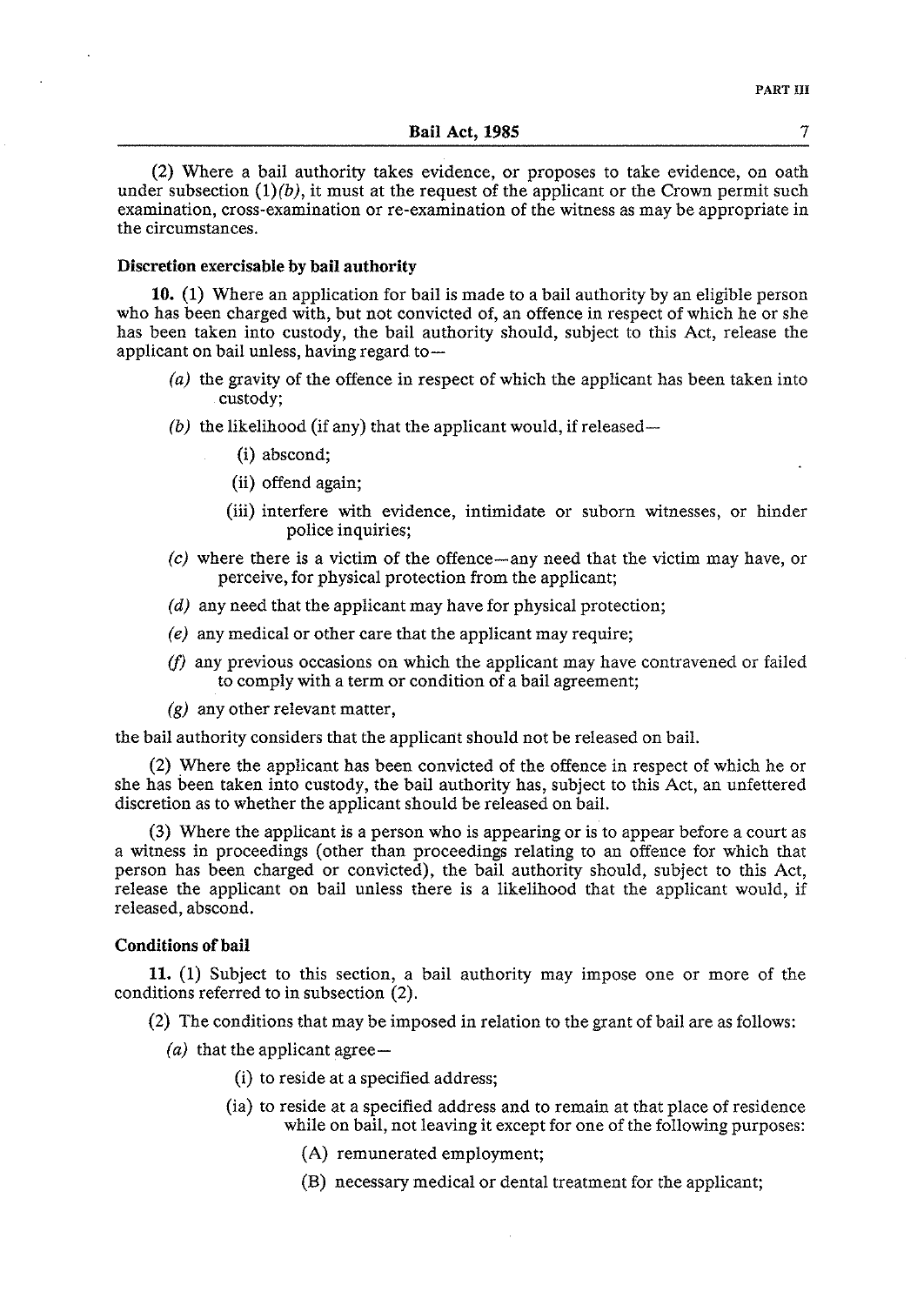- (C) averting or minimizing a serious risk of death or injury (whether to the applicant or some other person);
- or
- (D) any other purpose approved by an officer of the Department of Correctional Services or, in the case of a child, an officer of the Department of Community Welfare;
- (ii) where there is a victim of the offence in respect of which the applicant has been charged-to comply with such conditions relating to the physical protection of the victim that the authority considers should apply to the applicant while on bail;
- $(iii)$  to be  $-$ 
	- (A) in the case of a child, under the supervision of an officer of the Department of Community Welfare;
	- and
	- (B) in any other case, under the supervision of an officer of the Department of Correctional Services,

and to obey the lawful directions of the officer;

- (iv) to report to the police at a specified place and at specified times;
- (v) to surrender any passport that the applicant may possess;
- or
- (vi) to comply with any other condition as to the applicant's conduct that the authority considers should apply while on bail;
- (b) that the applicant provide the bail authority with written assurances from a stipulated number of persons, who are acceptable to the bail authority, that they are acquainted with the applicant and are confident that the applicant will comply with the terms and conditions of a bail agreement;
- (c) that the applicant agree to forfeit to the Crown a sum of money (to be stipulated in the bail agreement) if the applicant fails, without proper excuse, to comply with a term or condition of the bail agreement;
- (d) that the applicant provide security of a specified amount or value to secure payment of a monetary forfeiture agreed to under paragraph (c);
- *(e)* that the applicant obtain specified guarantees, or guarantees of a specified nature;
- (f) that a guarantor provide security of a specified amount or value to secure payment of a stipulated monetary forfeiture.

(2a) In deciding on the conditions to be imposed in relation to a grant of bail, a bail authority should give special consideration to any submissions made by the Crown on behalf of a victim of the alleged offence.

(3) A bail authority should not impose a condition under subsection  $(2)(a)(ia)$  or (iii) except on the application, or with the consent, of the Crown.

(3a) A bail authority should not impose a condition under subsection  $(2)(a)(ia)$ without first obtaining a report (whether oral or in writing) from the Crown on the appropriateness of such a condition being imposed in the applicant's case.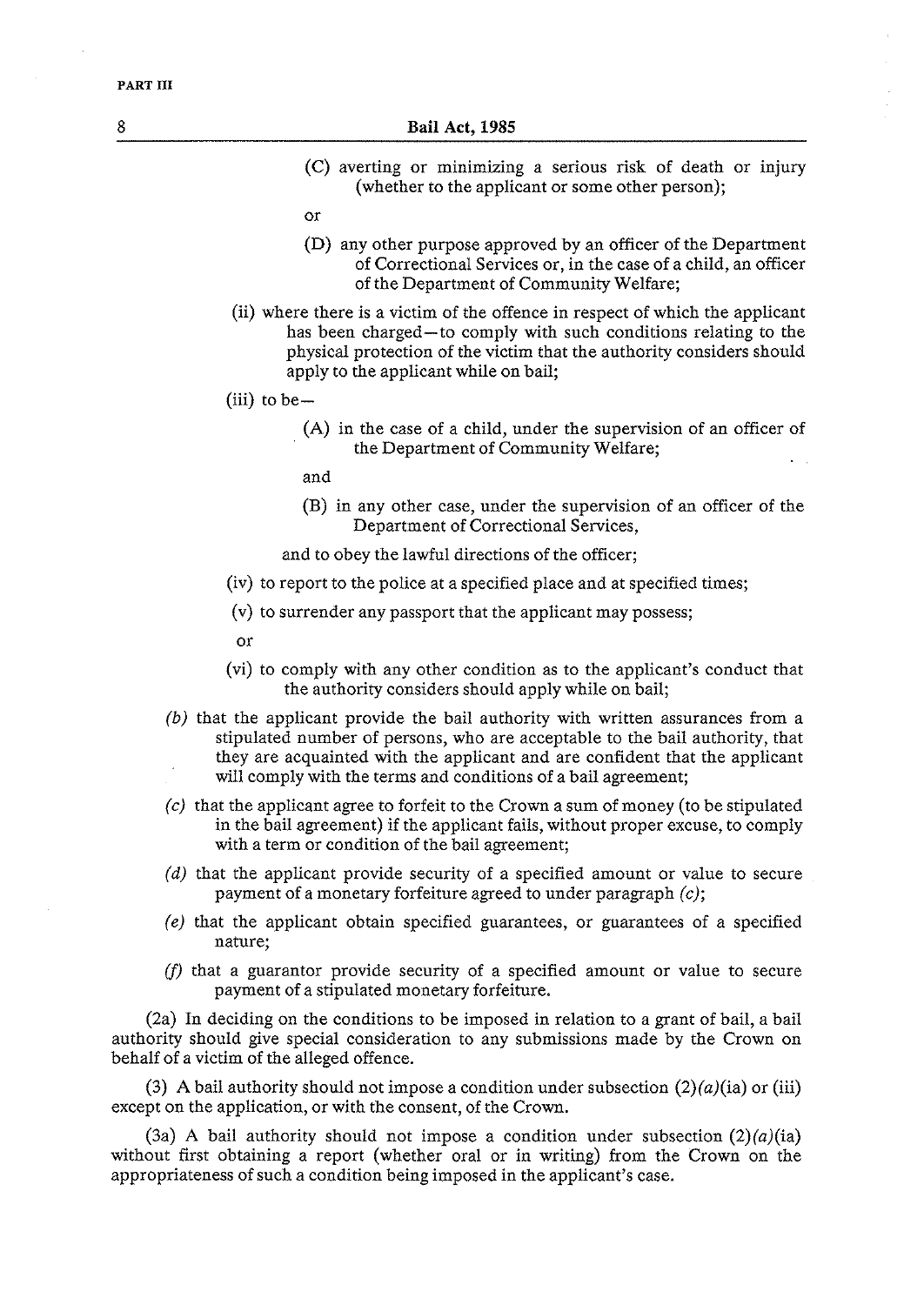(4) **A** condition (other than a condition as to the conduct of the applicant while on bail) must not be imposed under this section unless the condition is, in the opinion of the bail authority, reasonably necessary to ensure that the applicant complies with the bail agreement.

(5) A financial condition must not be imposed under this section unless the bail authority is of the opinion that the object of ensuring that the applicant complies with the bail agreement cannot be properly secured by a non-financial condition or combination of non-financial conditions.

(6) It is a condition of every bail agreement that the person released in pursuance of the agreement will not leave the State for any reason-

- *(a)* if the person is under the supervision of an officer of the Department of Correctional Services-without the permission of the Chief Executive Officer of the Department of Correctional Services, or his or her nominee;
- *(b)* if the person is under the supervision of an officer of the Department of Community Welfare-without the permission of the Chief Executive Officer of the Department of Community Welfare, or his or her nominee;
- $(c)$  in any other case—without the permission of—
	- (i) a judge or justice;
	- or
	- (ii) a member of the police force of or above the rank of sergeant or in charge of a police station.

(7) A condition imposed under this section must be stipulated in the bail agreement.

(7a) Where it is a condition of a bail agreement that the person released in pursuance of the agreement will remain at a particular place of residence, a member of the police force or an officer of the Department of Correctional Services or the Department of Community Welfare authorized by the Minister for the purpose may enter the residence at any time for the purpose of ascertaining whether or not the person is complying with the condition.

(7b) A person must not hinder a person referred to in subsection (7a) in the exercise of powers under that subsection.

#### Penalty: Division 7 fine.

(8) Where it is a condition of a bail agreement that the person released in pursuance of this agreement will be under the supervision of an officer of the Department of Community Welfare or the Department of Correctional Services and obey the lawful directions of that officer, the officer to whom the person is assigned for supervision may give reasonable directions-

- (a) requiring that person to report to the officer on a regular basis;
- *(b)* requiring that person to notify the officer of any change in the person's place of residence, or in the person's employment;

or

- *(c)* on any other matter stipulated by the bail authority.
- $(9)$  Where-
	- *(a)* a bail authority imposes a condition under this section;
	- but